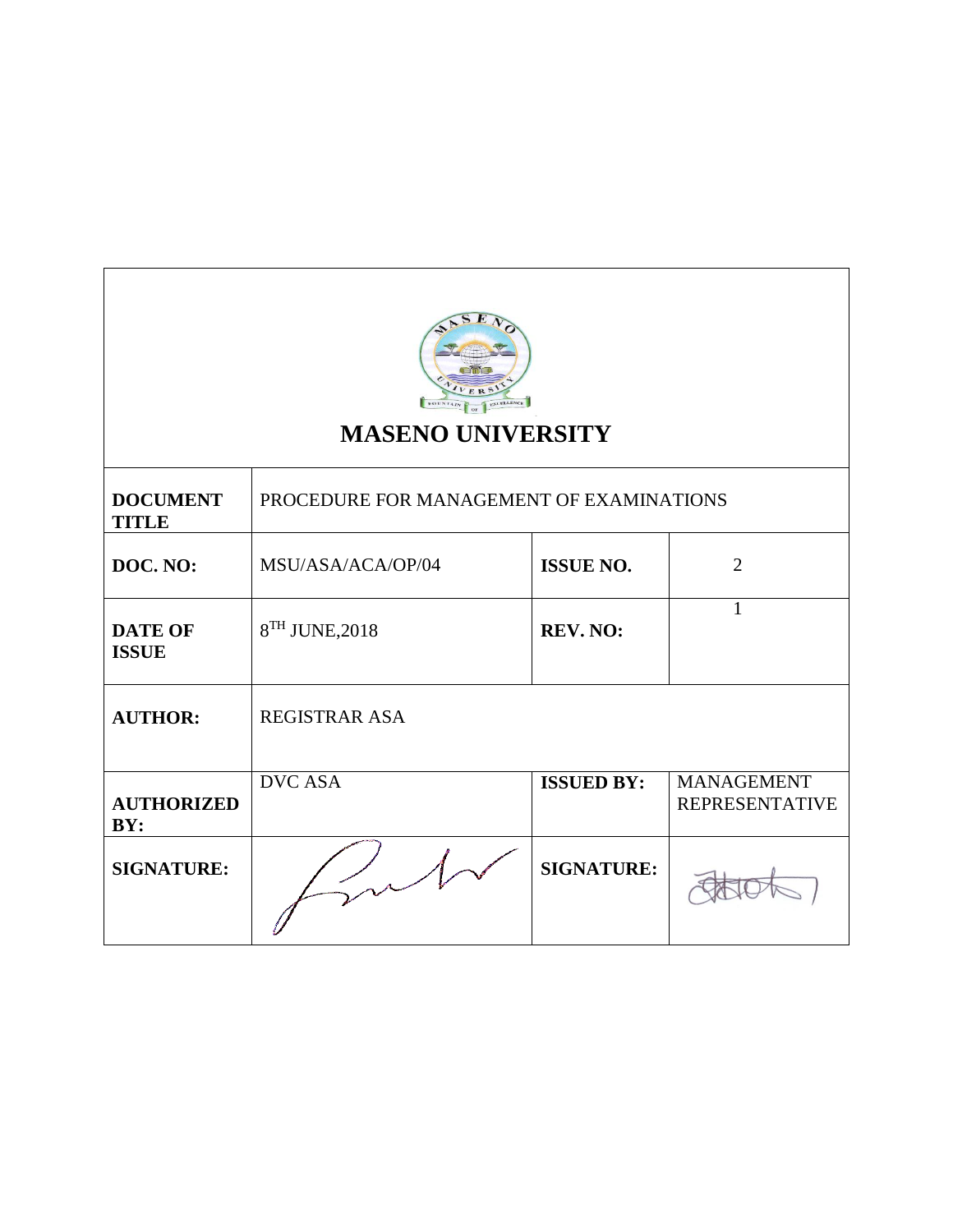| DOCUMENT TITLE | PROCEDURE FOR MANAGEMENT OF EXAMINATIONS |                  |  |
|----------------|------------------------------------------|------------------|--|
| DOC. NO:       | MSU /ASA/ACA/OP/04                       | <b>ISSUE NO:</b> |  |
| DATE OF ISSUE  | $8TH$ JUNE, 2018                         | REV. NO:         |  |

## **0.1 DOCUMENT CHANGES**

| #                | <b>Date</b>  |                | <b>Details of Change</b>                                                                     | <b>Authorization</b> |
|------------------|--------------|----------------|----------------------------------------------------------------------------------------------|----------------------|
|                  | $(dd-mm-yy)$ | Page           | Clause/sub clause                                                                            | Title                |
| 1.               | 08/06/2018   | $\mathbf{1}$   | Inclusion of Author, Title and issuance by<br>MR on cover page                               | <b>DVC ASA</b>       |
| 2.               | 08/06/2018   | $\overline{2}$ | Clause 0.2 reviewed to state the procedure<br>shall be available on the University website   | <b>DVC ASA</b>       |
| 3.               | 08/06/2018   | $\overline{2}$ | 0.1 Inclusion of page and title columns in<br>document change table                          | <b>DVC ASA</b>       |
| $\overline{4}$ . | 08/06/2018   | $2 - 4$        | Rearrangement of clauses as a result of<br>omission of title that was previously clause 1.   | <b>DVC ASA</b>       |
| 5.               | 08/06/2018   | $\overline{2}$ | 1. Omission of title.                                                                        | <b>DVC ASA</b>       |
| 6.               | 08/06/2018   | $\overline{3}$ | 3.1 and 3.7 Reference to ISO 9001:2015<br>Standard<br>and<br>MSU/VC/MR/OP/01<br>respectively | <b>DVC ASA</b>       |
| 7.               | 08/06/2018   | $\overline{3}$ | Omission of title hence purpose becomes<br>clause 1.                                         | <b>DVC ASA</b>       |
| 8.               | 08/06/2018   | 3,4,6          | Addition of 3.4, 3.5, 3.6, 4.8, 4.9, 6.3.6                                                   | <b>DVC ASA</b>       |
| 9.               | 08/06/2018   | 2, 4           | Omission of 4.4, 7.3.7                                                                       | <b>DVC ASA</b>       |
| 10.              | 08/06/2018   | All            | Change of font type and size                                                                 | <b>DVC ASA</b>       |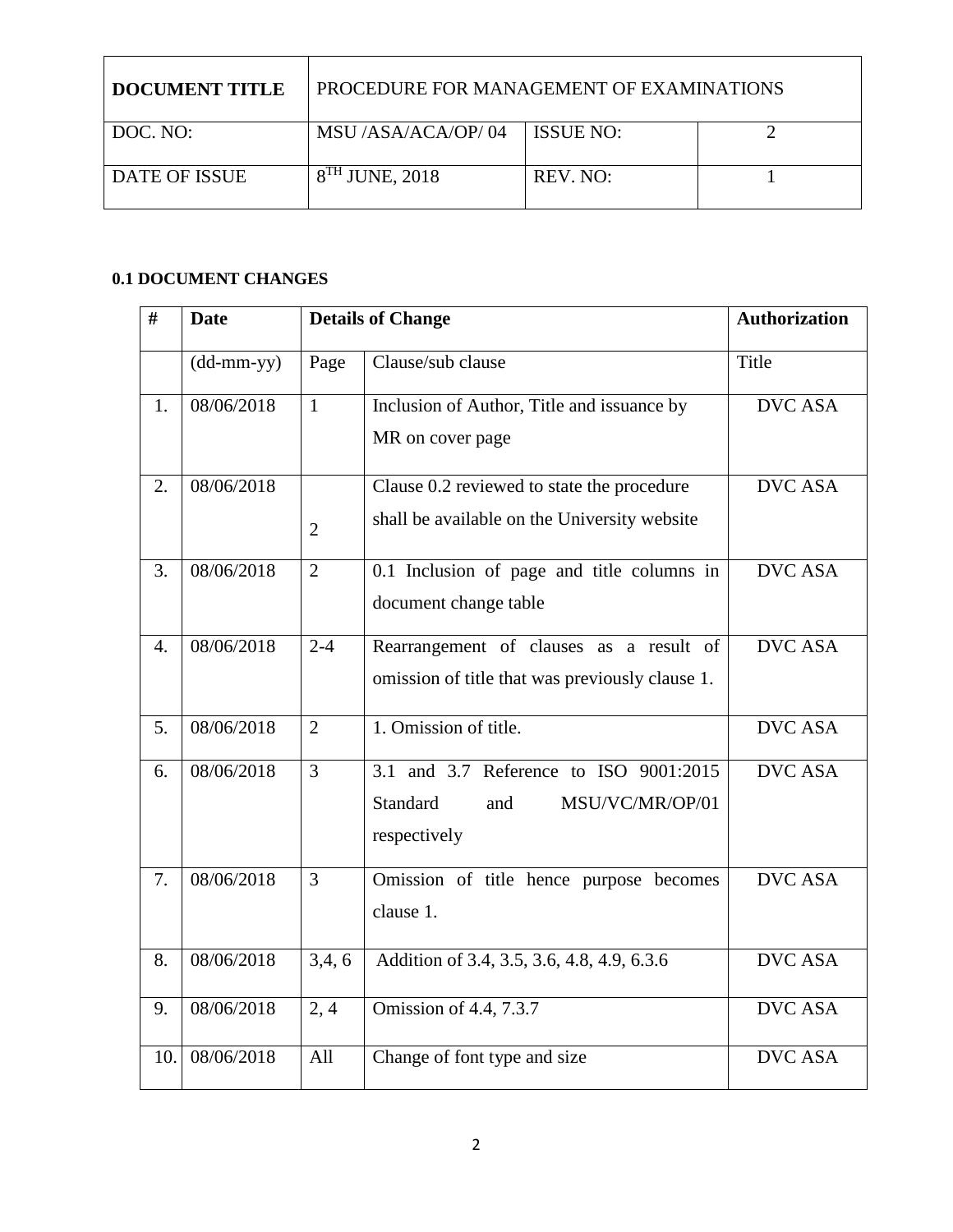| <b>I DOCUMENT TITLE</b> | PROCEDURE FOR MANAGEMENT OF EXAMINATIONS |            |  |
|-------------------------|------------------------------------------|------------|--|
| DOC. NO:                | MSU /ASA/ACA/OP/04                       | LISSUE NO: |  |
| DATE OF ISSUE           | $8TH$ JUNE, 2018                         | REV. NO:   |  |

## **0.2 DOCUMENT DISTRIBUTION**

This procedure shall be available on the Maseno University website for authorized users.

## **1. PURPOSE:**

The purpose of this procedure is to ensure transparency, effectiveness, efficiency, integrity and timeliness in management of examinations.

## **2. SCOPE:**

This procedure covers administration of examinations, examination results processing and processing of certificates in Maseno University.

### **3. REFERENCES**

- 3.1 ISO 9001:2015: Quality Management System Requirements
- 3.2 Maseno University Quality Manual
- 3.3 Examination Rules & Regulations for Certificate, Diploma, Undergraduate and Postgraduate
- 3.4 Examination policy
- 3.5 Teaching policy
- 3.6 Academic Calendar / Almanac
- 3.7 MSU/VC/MR/OP/01

## **4.0 TERMS AND DEFINITIONS**

- 4.1 Registrar, ASA Registrar, Academic & Student Affairs
- 4.2 EO Examinations Officer
- 4.3 Semester Period of study of normally sixteen (16) weeks or as determined by Senate in an Academic year.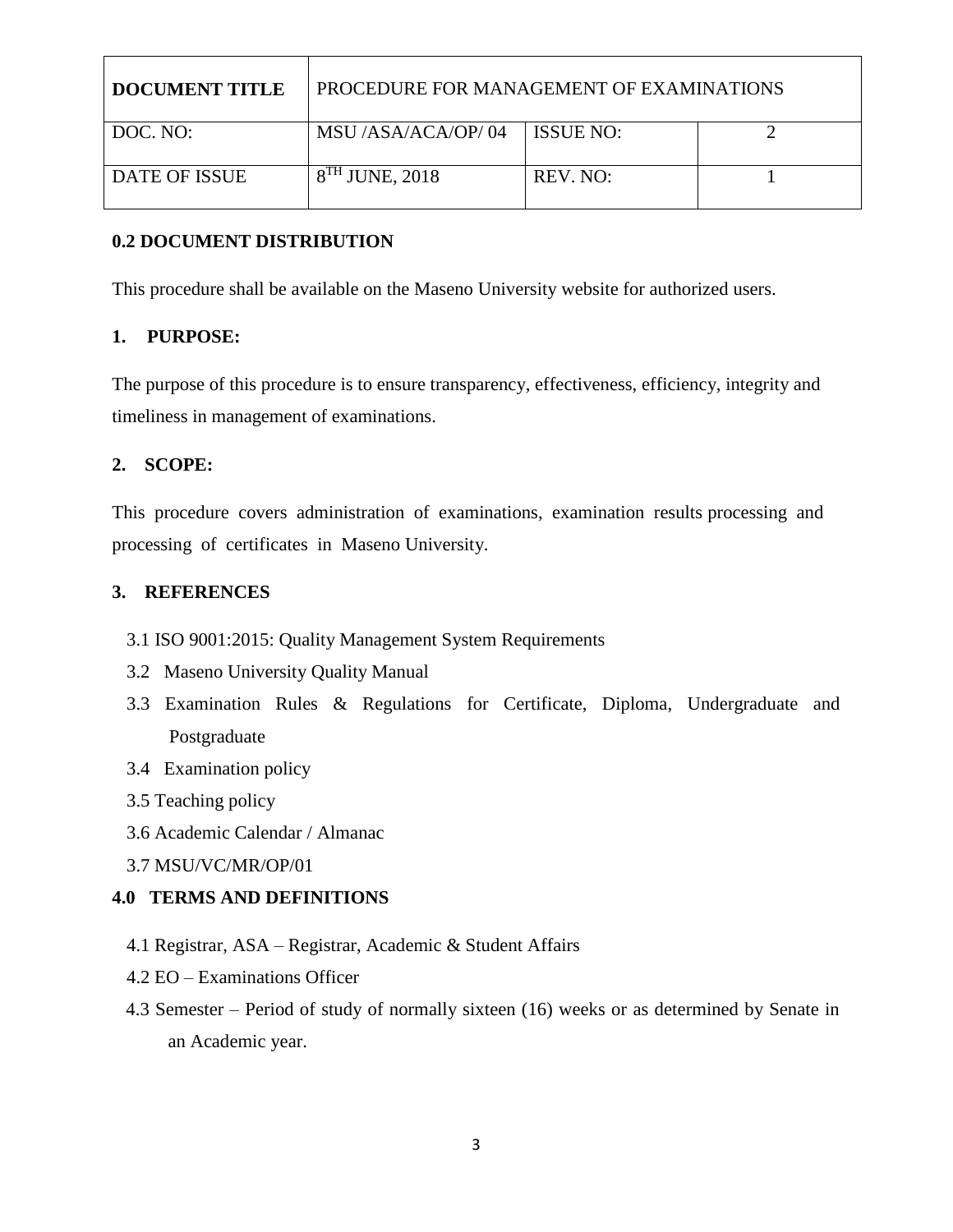| <b>DOCUMENT TITLE</b> | PROCEDURE FOR MANAGEMENT OF EXAMINATIONS |                  |  |
|-----------------------|------------------------------------------|------------------|--|
| DOC. NO:              | MSU /ASA/ACA/OP/04                       | <b>ISSUE NO:</b> |  |
| <b>DATE OF ISSUE</b>  | $8TH$ JUNE, 2018                         | REV. NO:         |  |

- 4.4 Term Period of study normally thirteen (13) to fourteen (14) weeks or as determined by Senate in an Academic year.
- 4.5 Academic Year Period of study consisting of two (2) semesters or as determined by Senate.
- 4.6 Regular University Examination Examinations held at the end of each semester/term or as determined by Senate.
- 4.7 External Moderation: This is the process of assessing test items and test papers to ensure their appropriateness.
- 4.8 DETC Departmental Examinations and Timetable Coordinator
- 4.9 Academic Calendar / Almanac: Annual schedule of academic activity dates.

#### **5.0 RESPONSIBILITIES**

The Registrar Academic & Student Affairs shall be responsible for the effective implementation and supervision of this procedure.

#### **6.0 METHOD**

#### **6.1 Setting and Moderation of Examination**

- 6.1.1 At the beginning of the semester the Registrar ASA shall notify the departments to set examination by the fourth week of the semester.
- 6.1.2 The HoDs shall conduct internal moderation by the  $5<sup>th</sup>$  week and submit the moderated examination question paper to the External Examiner by the  $8<sup>th</sup>$  week. Upon return the HoDs shall submit to Registrar ASA question paper five (5) weeks before the start of examination.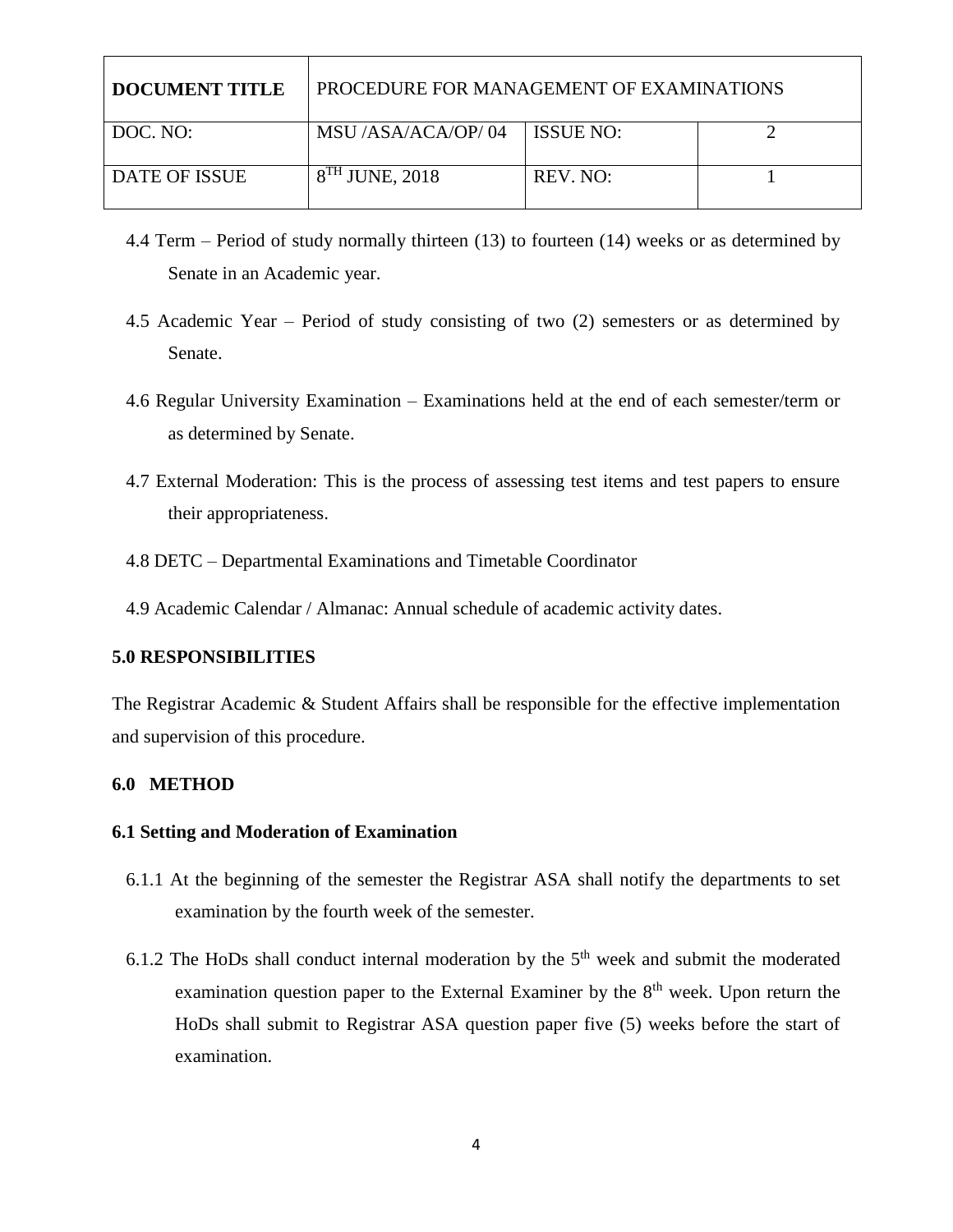| DOCUMENT TITLE       | PROCEDURE FOR MANAGEMENT OF EXAMINATIONS |                  |  |
|----------------------|------------------------------------------|------------------|--|
| DOC. NO:             | MSU /ASA/ACA/OP/04                       | <b>ISSUE NO:</b> |  |
| <b>DATE OF ISSUE</b> | $8TH$ JUNE, 2018                         | REV. NO:         |  |

6.1.3 The Registrar ASA shall send the examination Timetable three (3) weeks before the start of examinations to the HoDs who shall prepare invigilation schedules within one week and submit the same to registrar ASA.

#### **6.2 Administration of examinations**

- 6.2.1 Registrar, ASA shall prepare and circulate the examination timetables to all departments four weeks before the commencement of examination.
- 6.2.2 The papers shall be printed and packed ready for issuing on the examination day.
- 6.2.3 The EO shall issue the examination question paper and all related materials to the invigilators and ensure they sign examination collection form.
- 6.2.4 The invigilator shall make returns to the examination office within twenty four (24) hours after the end of examinations.
- 6.2.5 The School of Medicine and Nursing shall use the above procedure for administration of supplementary/special examinations four weeks after the regular examinations.

#### **6.3 Processing of Moderating Examination**

- 6.3.1 The lecturer shall mark and enter all the marks in the Management Information System (MIS) within four (4) weeks after the end of examination period.
- 6.3.2 The Internal Examiner shall submit marked scripts, marking scheme, course outline, question paper and individual mark sheets to the HoD.
- 6.3.3 The Registrar, ASA shall send invitation letters to external examiners after the end of Semester to carry out external moderation.
- 6.3.4 The external examiner shall be expected to review extreme cases and candidates who are on borderline and indicate alternative marks where necessary.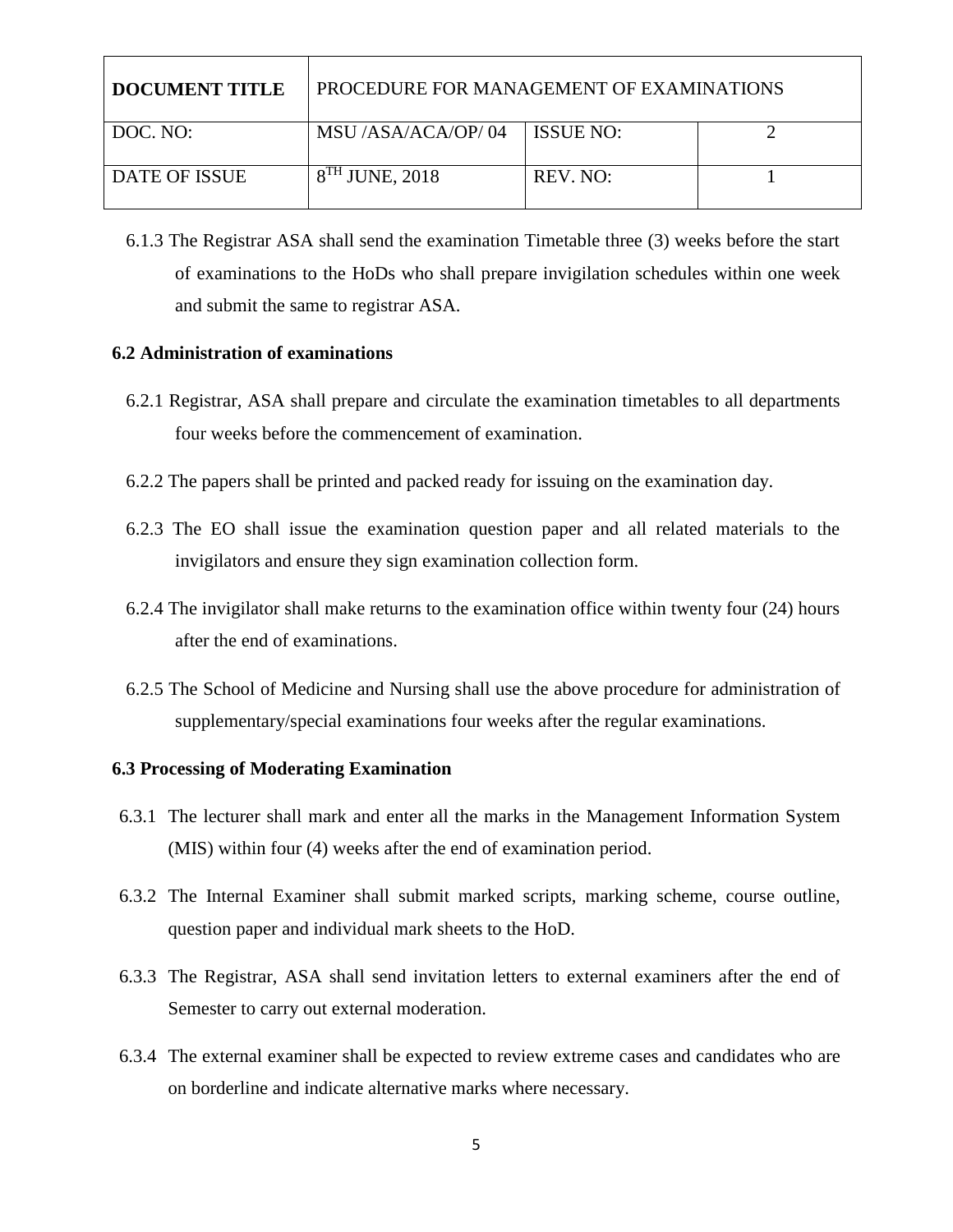| DOCUMENT TITLE       | PROCEDURE FOR MANAGEMENT OF EXAMINATIONS |           |  |
|----------------------|------------------------------------------|-----------|--|
| DOC. NO:             | MSU /ASA/ACA/OP/04                       | ISSUE NO: |  |
| <b>DATE OF ISSUE</b> | $8TH$ JUNE, 2018                         | REV. NO:  |  |

- 6.3.5 The external examiner will be expected to attend the departmental board of examiners meeting to present their reports.
- 6.3.6 The DETC shall prepare individual mark sheets and ensure that the marks are computerized.
- 6.3.7 The HoD shall then submit individual mark sheets to the Dean of School.
- 6.3.8 Upon receipt, the Dean shall convene a School Board of Examiners meeting to internally moderate the results.
- 6.3.9 All examination results shall be forwarded to the Registrar, ASA for presentation to Dean's committee and Senate for approval.
- 6.3.10 In approving the results, the Senate shall be guided by
	- (a) Completeness of the results
	- (b) Appropriate rubrics
	- (c) Pass/failure rates
- 6.3.11Upon consideration by the School Board the Deans of Schools shall release provisional examination results in form of pass and fail on notice boards
- 6.3.12 All data on examination results shall be kept in electronic format and hard copies kept in the file.
- 6.3.13The students shall view their results through their students portal.
- 6.3.14 A student who fails a course shall be allowed to sit for a resit, retake or supplementary as applicable.
- 6.3.15 Official results shall be released by the Registrar, ASA after Senate approval